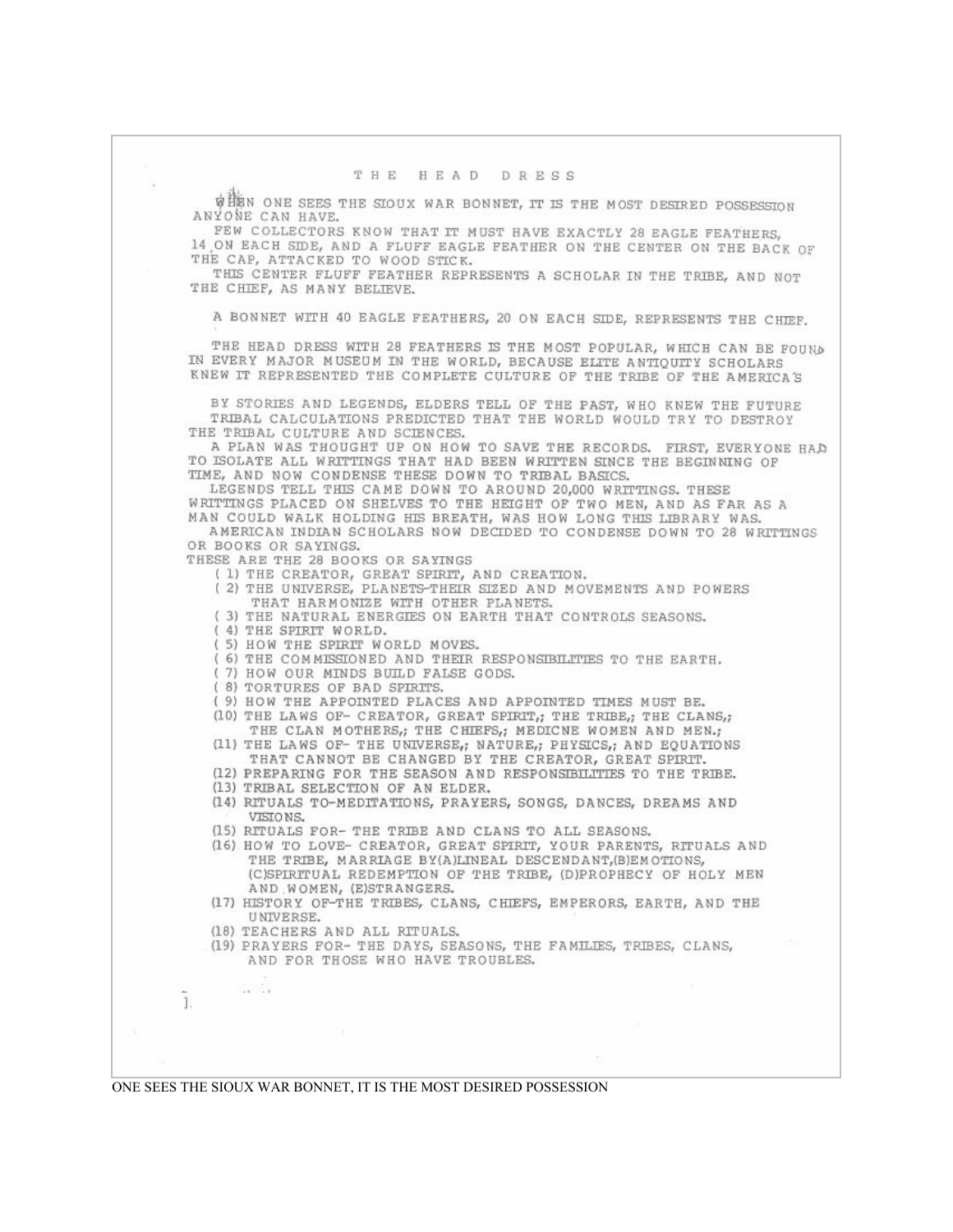THE HEAD DRESS

ANYONE CAN HAVE.

FEW **FEW** 

COLLECTORS KNOW THAT IT MUST HAVE EXACTLY 28 EAGLE FEATIHERS, l4?ON EACH SIDE, AND A FLUFF EAGLE FEATHER ON THE CENTER ON THE BACK OF

THE CAP, ATTACKED TO WOOD STICK.

THIS CENTER FLUFF' FEATHER REPRESENTS A SCHOLAR IN THE TRJBE, AND NOT

THE CHIEF, AS MANY BELIEVE.

A BONNET WITH 40 EAGLE FEATHERS, 20 ON EACH SIDE, REPRESENTS THE CHIEF

THE HEAD DRESS WITH 28 FEATHERS LS THE MOST POPULAR, WHICH CAN BE IN EVERY MAJOR MUSEUM IN THE WORLD, BECAUSE ELITE ANTIQUITY SCHOLARS KNEW IT REPRESENTED THE COMPLETE CULTURE OF THE TRIBE OF THE AMERICAS

BY STORIES AND LEGENDS, ELDERS TELL OF THE PAST, WHO KNEW THE FUTURE TRIBAL CALCULATIONS PREDICTED THAT THE WORLD WOULD TRY TO DESTROY

THE TREBAL CULTURE AND SCIENCES.

A PLAN WAS THOUGHT UP ON HOW TO SAVE THE RECORDS. FIRST, EVERYONE HAB TO ISOLATE ALL WRITTINGS THAT HAD BEEN WRITTEN SINCE THE BEGINNING OF

TIME, AND NOW CONDENSE THESE DOWN TO TRIBAL BASICS.

LEGENDS TELL THIS CAME DOWN TO AROUND 20,000 WRITTINGS. THESE

WRITTINGS PLACED ON SHELVES TO THE HEIGHT OF TWO MEN, AND AS FAR AS A

MAN COULD WALK HOLDING HIS BREATH, WAS HOW LONG THIS LIBRARY WAS.

AMERICAN INDIAN SCHOLARS NOW DECIDED TO CONDENSE DOWN TO 28 WPCITTINGS

OR BOOKS OR SAYINGS. THESE ARE THE 28 BOOKS OR SAYINGS

 $(1)$  $(2)$ 

(ll)

(12) (13) (14)

(15) (16)

(17)

 $(18)$ .  $(19)$ 

THE CREATOR, GREAT SPIRIT, AND CREATION. THE UNIVERSE, SIZED AND MOVEMENTS AND POWERS

THAT HARMONIZE WTTH OTHER PLANETS. THE NATURAL ENERGIES ON EARTH THAT CONTROLS SEASONS. THE SPIRIT WORLD. HOW THE SPIRIT WORLD MOVES. THE COMMESIONED AND THEIR RESPONSIBILITIES TO THE EARTH. HOW OUR MINDS BUILD FALSE GODS.

TORTURES OF BAD SPIRITS. HOW THE APPOINTED PLACES AND APPOINTED TIMES MUST BE.

THE LAWS OF- CREATOR, GREAT SPIRIT,; THE TRIBE,; THE CLANS,;

THE CLAN MOTHERS,; THE MEDICNE WOMEN AND MEN.; THE LAWS OF THE UNIVERSE,; NATURE,; PHYSICS,; AND EQUATIONS

THAT CANNOT BE CHANGED BY THE CREATOR, GREAT SPIRIT. PREPARING FOR THE SEASON AND RESPONSIBILITIES TO THE TRIBE. TRIBAL SELECTION OF AN ELDER. RITUALS TO--MEDITATIONS, PRAYERS, SONGS, DANCES, DREAMS AND

VISIONS. RTTUALS FOR THE TRIBE AND CLANS TO ALL SEASONS. HOW TO LOVE CREATOR, GREAT SPIRIT,